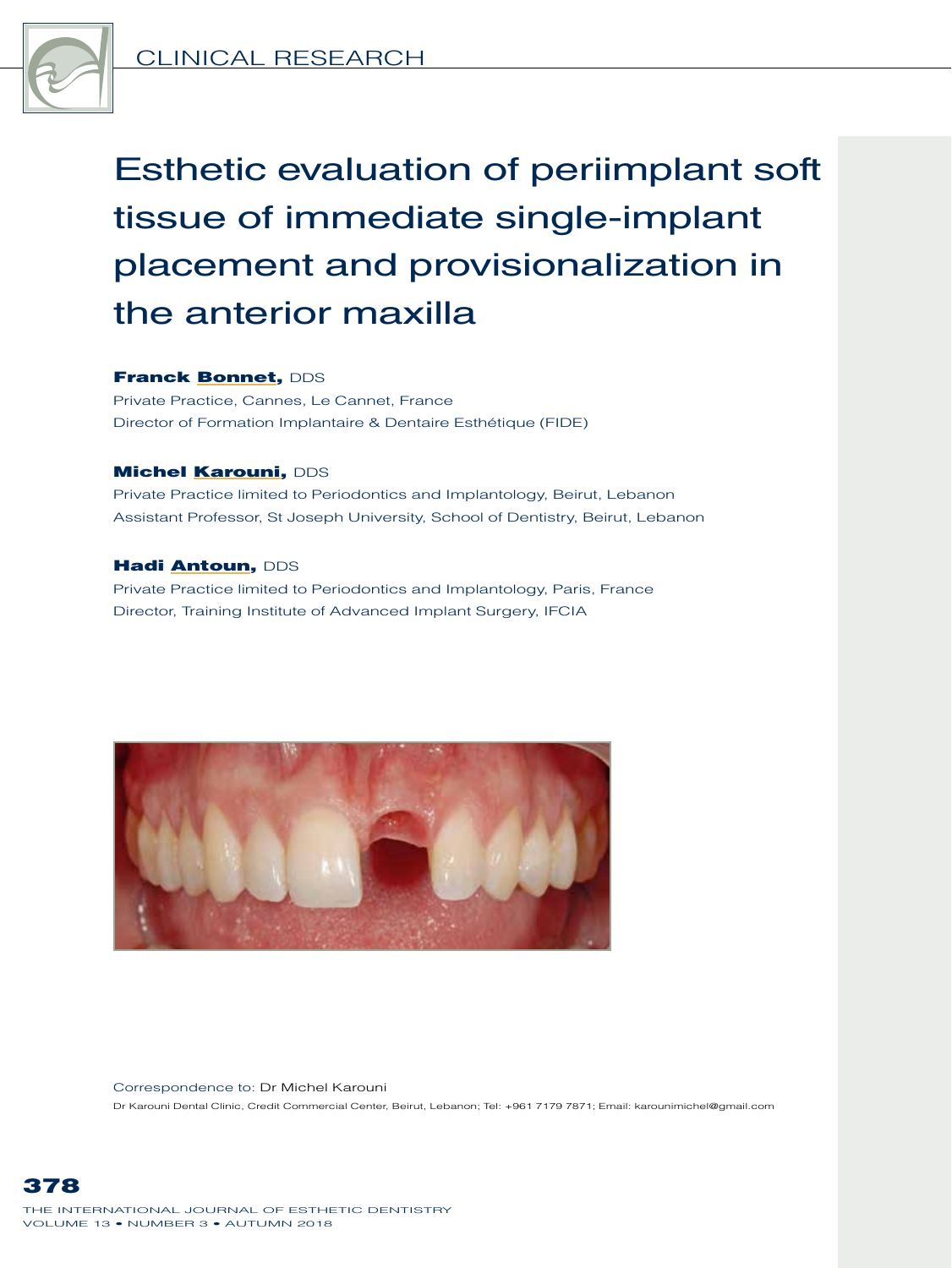

# **Abstract**

*Purpose:* To investigate periimplant soft tissue response following flapless extraction and immediate implant placement and provisionalization (IIPP) associated with bovine hydroxyapatite bone and connective tissue grafting in the anterior maxilla. The study evaluated the effectiveness of this technique in terms of soft tissue contours in esthetic areas with the use of the pink esthetic score (PES).

*Materials and methods:* In this retrospective study, 39 consecutive patients were treated and followed by two experienced clinicians for single-tooth implant treatment in the esthetic zone. Treatment consisted of flapless extraction, immediate implant placement, inorganic bovine bone filling of the periimplant gap, and connective tissue grafting. A provisional crown was placed at the time of implant placement. The final crown was positioned 5 to 8 months after surgery. To

assess the esthetic outcome of the technique, the soft tissue around the tooth to be extracted was scored according to the PES by seven evaluators before the surgery at visit 1 (v1), and at least 1 year after the final prosthesis placement at visit 2 (v2).

*Results:* After a mean follow-up of 4 years, the mean total PES score on a scale from 1 to 10 was 5.64 and 7.07 at v1 and v2, respectively. Statistical analysis revealed a significant difference between the PES scores before surgery and at the follow-up examination of the anterior single implants  $(P = 0.0008)$ .

*Conclusion:* Within the limitations of this study, postextraction with immediate implant loading associated with bovine hydroxyapatite and connective tissue grafting is a predictable technique. The esthetic outcome is that soft tissue seems to be maintained or improved significantly according to PES assessment compared with baseline. *(Int J Esthet Dent 2018;13:378–392)*

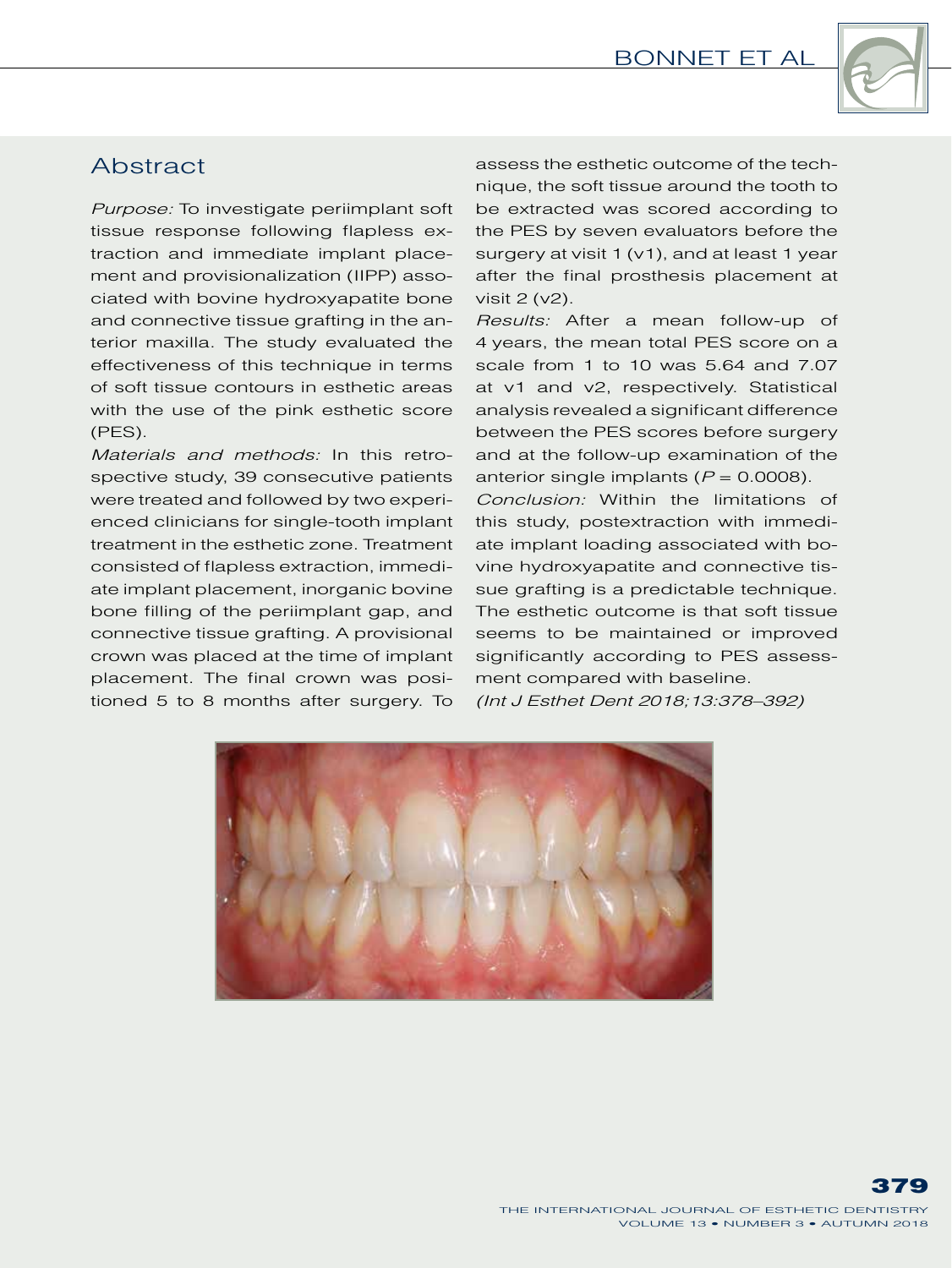

## Introduction

Implant placement in the anterior region has gained in popularity since the technique was first used.<sup>1</sup> Many studies have reported similar implant survival and success rates for implants inserted in the esthetic zone compared with those placed in other jaw segments.<sup>2-5</sup> In the anterior maxilla, osseointegration alone is not sufficient; patient satisfaction is a key factor in the success of implant therapy.6

The criteria outlined by Albrektsson et al<sup>7</sup> are widely used in clinical studies as a guide for analyzing the success rate of implant surgery.<sup>7</sup> Smith and Zarb<sup>8</sup> extended these criteria by indicating that



Fig 1 Preoperative facial view of maxillary central incisors.



Fig 2 Preoperative facial view and clinical evaluation to assess the PES at v1.

a successful implant must have an adequate esthetic appearance. The esthetic outcome is determined by healthy and stable periimplant tissue as well as the final implant crown.

In 2005, Fürhauser et al9 proposed an index known as the pink esthetic score (PES), which focuses essentially on the soft tissue aspects of an anterior implant restoration. The PES analyzes seven variables: mesial papilla, distal papilla, soft tissue level, soft tissue contour, alveolar process deficiency, soft tissue color, and soft tissue texture. These authors also proposed that the PES was a useful technique for reproducibility, as it evaluates the soft tissue around single-tooth implant crowns that might change over time. It can therefore be a useful tool for monitoring long-term soft tissue alterations. Belser et al<sup>10</sup> modified the previously published PES. These authors added a white esthetic score (WES), and proposed an implant restoration index to analyze single-tooth implants. In contrast to the original PES, their PES/ WES of soft tissue alone comprises five variables: mesial papilla, distal papilla, curvature of the facial mucosa, level of the facial mucosa, and root convexity/ soft tissue color and texture at the facial aspect of the implant site.

Nowadays, there is a growing tendency to place implants immediately after extraction, often combined with immediate provisionalization. This is probably a result of evolving societal factors, more demanding patients, and the wish for quick results, among other reasons. Timing of implant placement and provisionalization influences periimplant soft and hard tissue, thus challenging the esthetic and patient-centered outcome.11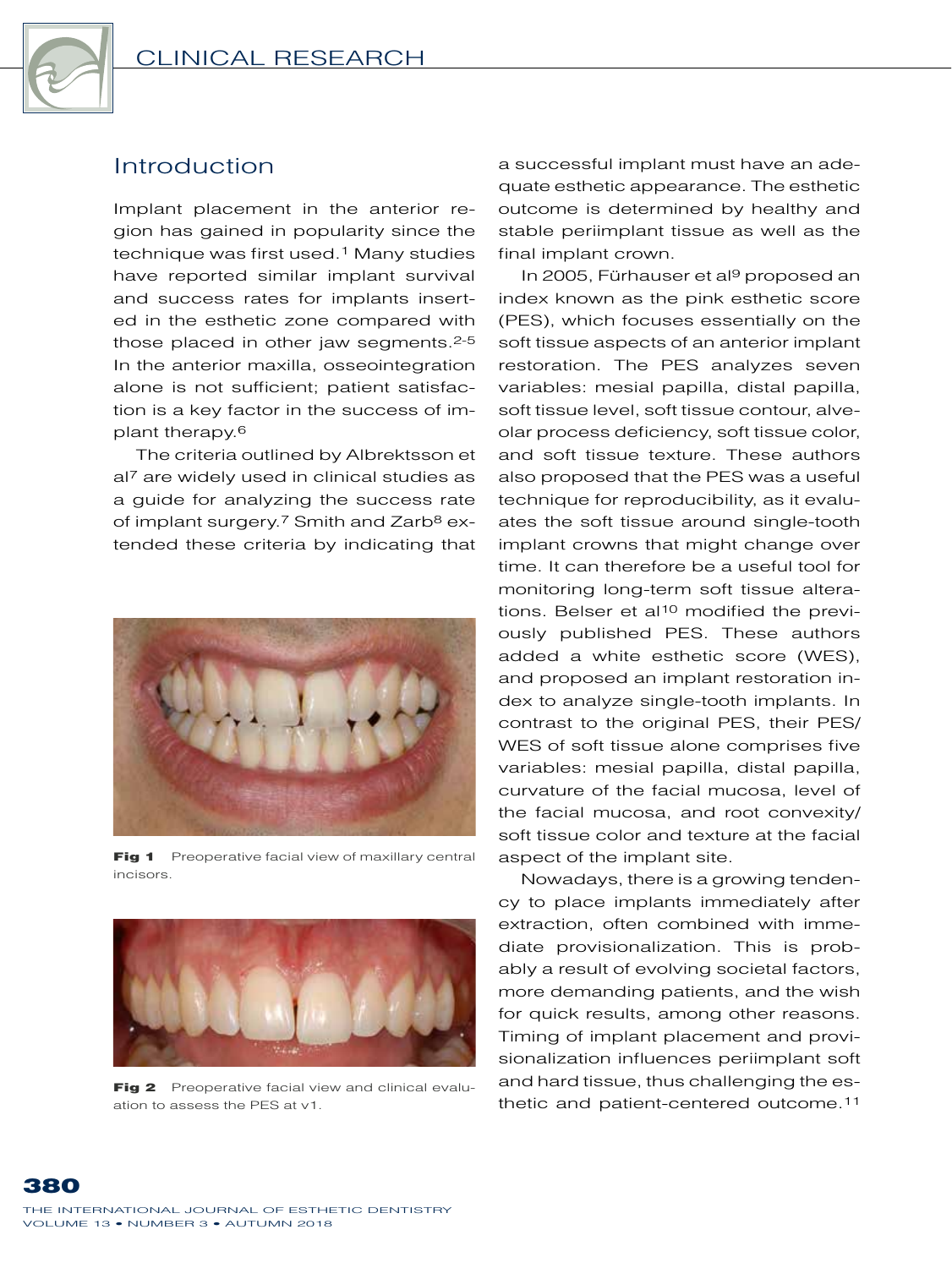

According to some studies, implant survival hardly seems to be affected by the timing of implant placement relative to tooth extraction.<sup>12,13</sup> Lang et al<sup>14</sup> evaluated only implant survival and success rates, whereas Lin et al<sup>15</sup> and Cosyn et al<sup>16</sup> observed only soft tissue recession. A systematic review of all identified variables affecting the treatment outcome of immediate implant placement and provisionalization (IIPP) is not available in the literature.

The aim of this study was to evaluate the esthetic outcome of the soft tissue around implant-supported single crowns using a five-point scale, and to assess changes after IIPP in the anterior maxilla at least 1 year after final crown placement.

# Materials and methods

### Patients and study protocol

Thirty-nine patients (12 males; 27 females) with a mean age of 37.6 years (range 23 to 64 years) with single-tooth implants in the anterior maxilla were selected. The patients had root fractures and untreatable caries and were treated in private practice by two different dentists between 2003 and 2012: 15 patients were treated by Dr H. Antoun, and 24 by Dr F. Bonnet. The patients underwent a complete preoperative evaluation comprising a detailed medical history as well as clinical and radiographic examinations. All patients signed a consent form.

The following information was recorded during the clinical examination: date of extraction, mesiodistal space,



Fig 3 Preoperative CBCT scan image of tooth 21. The buccal plate was recognized.

prosthetic space, amplitude of mouth opening, dental and periodontal status, and type of occlusion (Figs 1 and 2). The radiographic examination included a panoramic, periapical digital radiograph, and cone beam computed tomography (CBCT) imaging was performed for all patients to assess the volume of residual bone (Fig 3). Prior to surgery, the patients underwent conventional periodontal treatment. The treatment sites included 25 central incisors and 14 lateral incisors.

Patients included in the study had to be at least 20 years of age or older, with acceptable oral hygiene (pink gums that did not bleed when brushing, and clean teeth free of calculus). All patients had an extraction socket with four intact walls or a maximum of 2 mm lost on the buccal plate with the presence of adjacent teeth. Exclusion criteria included patients with uncontrolled diabetes, coagulation disorders, allergies to any of the materials used in the study, acute infection with the presence of suppuration at the surgical site, and heavy smokers (more than 10 cigarettes per day).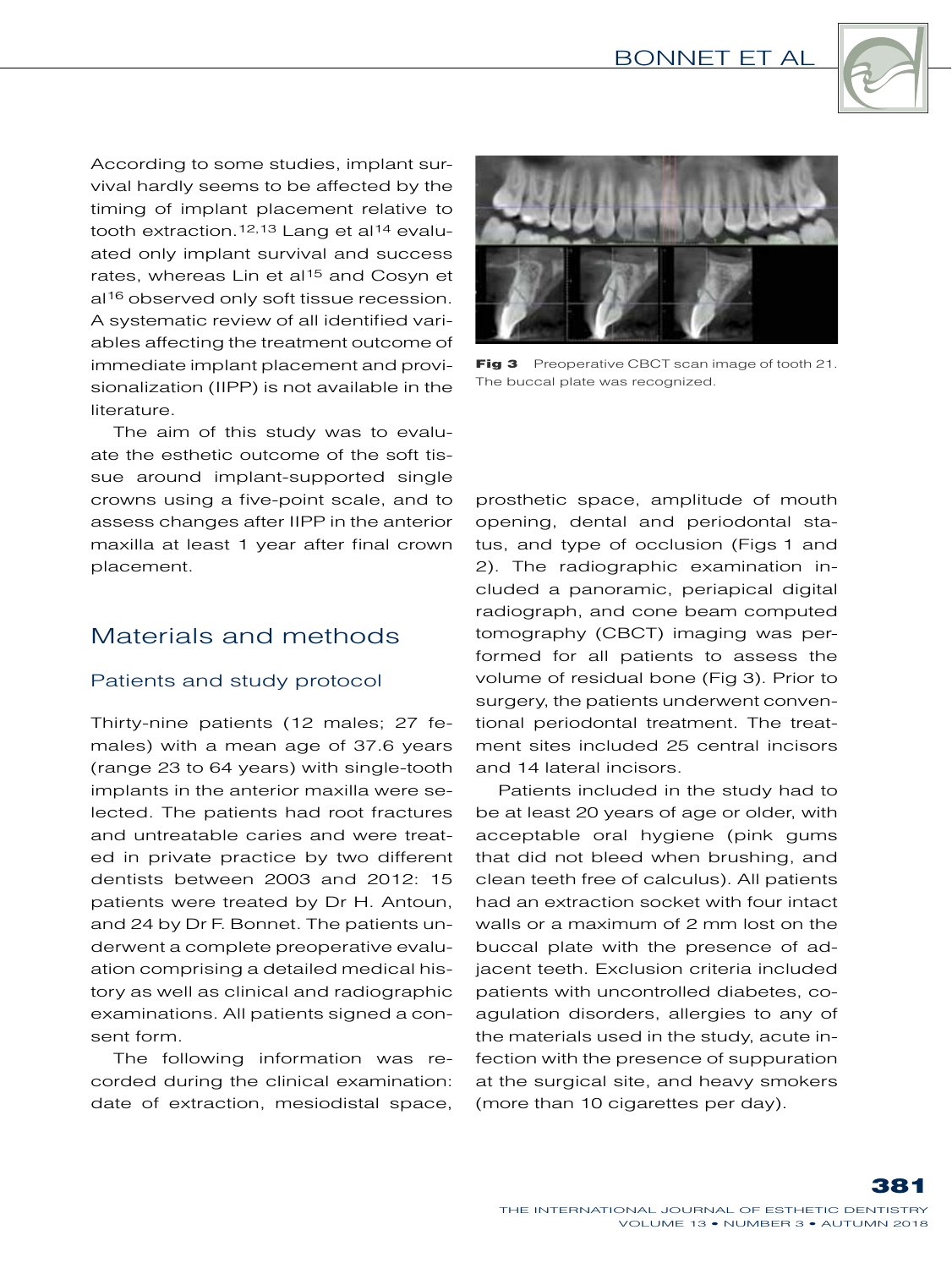

## Clinical Research



Fig 4 Occlusal view of the bone graft in the gap between the facial bone and the implant. View of connective tissue graft placement.



Fig 5 View of donor site after suturing.

## Pharmacological treatment associated with surgical procedure

Antibiotics were administered prophylactically 1 hour prior to surgery (2 g amoxicillin; Amoxicilline Biogaran, GlaxoSmithKline) and then routinely for 7  days.43 Patients allergic to penicillin were given 600 mg clindamycin (Dalacin 600 mg, Pfizer). Metronidazole was also given 1 h prior to surgery (1000 mg Flagyl, Sanofi-Aventis), and daily for 5  days. A dose of arnica 9CH was given the night before and for 2 days following surgery. Oral bromazepam (3 mg Lexomil, Roche) was given for sedation 1 h before surgery, and patients were asked to rinse with 0.12% chlorhexidine digluconate (Paroex, Sunstar) mouthwash for 1 min immediately before surgery. Patients were instructed to continue rinsing with chlorhexidine thrice daily for 2  weeks postoperatively. Implant surgery was performed under local anesthesia with articaine hydrochloride 4% and an adrenaline 1/100,000 injection (Septanest, Septodont).

### Surgical protocol

All patients underwent extraction with preservation of the buccal plate, followed by IIPP. Teeth were electively sectioned with rotary instruments and extraction was realized using periotomes in order to minimize trauma on the soft tissue and alveolar bone. Sockets were rinsed with iodine and debrided with hand instruments and burs to remove any residual granulation tissue. A total of 39 implants (NobelReplace/NobelActive, Nobel Biocare) were placed according to the manufacturer's instructions, engaging the palatal wall and the native bone above the alveolus. The platform was positioned 3 to 4 mm apically to the gingival margin

Remaining gaps between the implant and the surrounding bone were filled with Bio-Oss (Geistlich) granules. During the initial osteotomy, bone quality was assessed according to resistance while drilling with a 2-mm twist drill. Bone was classified as D1, D2, D3, or D4. Final insertion torque was measured from 30 to 70 Ncm. Implants that did not achieve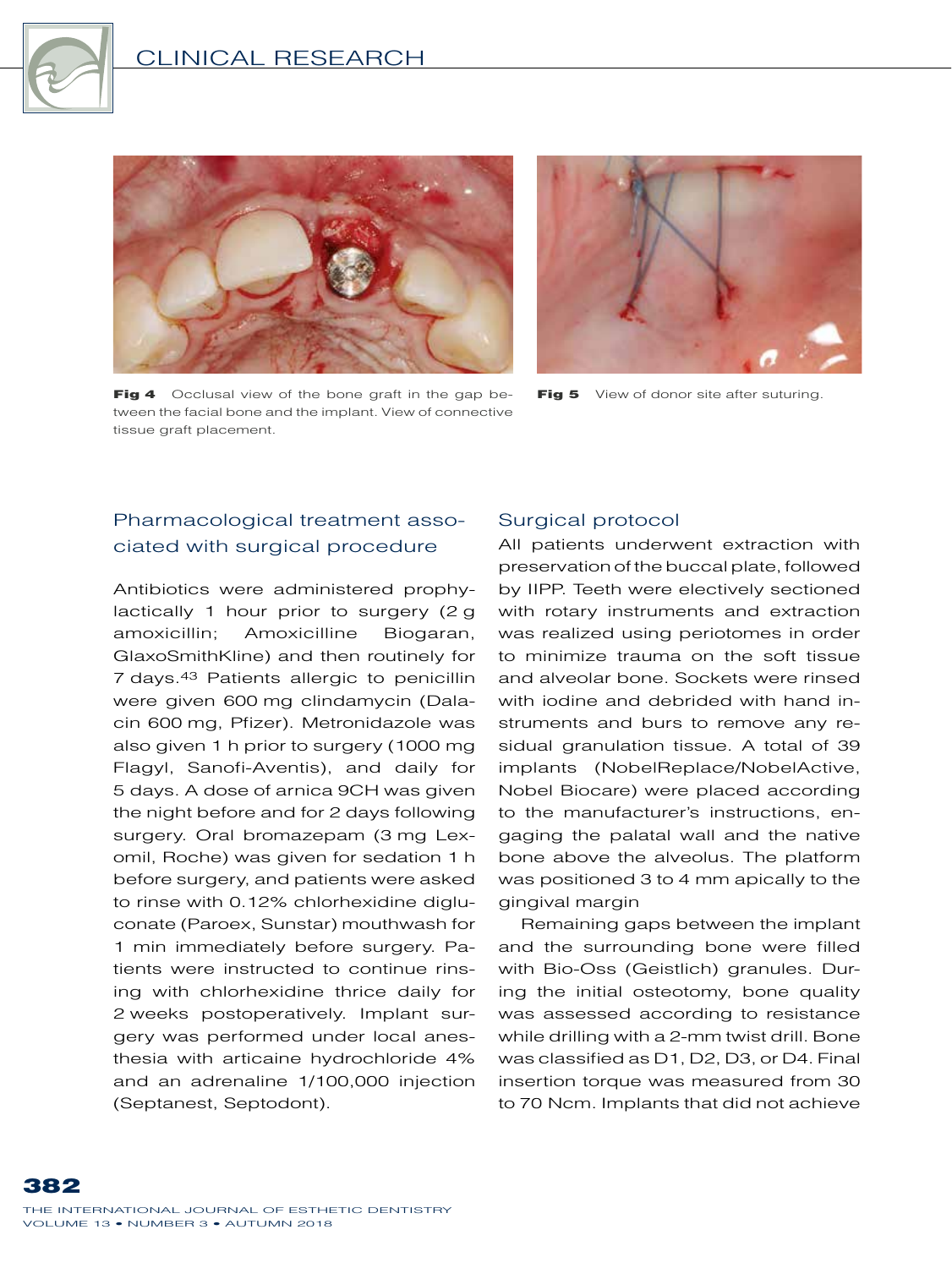

an insertion torque  $\geq$  30 Ncm were excluded from the study (Fig 4).

Concerning the donor site of the connective tissue, a single-incision technique was carried out with a palatal horizontal incision along the row of teeth starting from the mesial border of the first molar to the first premolar, 2 mm apical to the gingival margin, 1- to 1.5-mm deep. All the remaining incisions were made below the mucosal surface. Thereafter, the size of the graft was defined by executing two horizontal and two vertical incisions inside the created envelope. These incisions may be extended to the bone and overlap at the intersections (Fig 5). An additional incision could be made above the periosteum by sharp dissection with a scalpel blade. Finally, the connective tissue graft was immediately placed into the recipient site after a tunneling procedure and sutured with 6-0 nonresorbable monofilament sutures (Surgipro, Covidien).



Fig 6 Connective tissue graft drawn into prepared envelope with the aid of nonresorbable monofilament sutures.



Fig 7 Facial view of the provisional restoration immediately after surgery.

#### Prosthetic protocol

#### *Temporary crowns*

Crowns were constructed over a titanium temporary abutment using photopolymerized injectable composite (Rest Automix, Elsodont) or an autopolymerized acrylic resin (Unifast). Medical-grade Vaseline (Vaseline officinale, Cooper) was applied over the sutures (Fig 6).

The occlusion was checked, and care was taken to avoid any tooth contact in static and dynamic occlusion. After complete polymerization, the crown and the temporary abutment (forming a single entity) were removed and placed on the implant replica. Composite or

acrylic resin was used to achieve properly sealed margins between the abutment and the crown, and to establish a proper emergence profile (concave on the buccal side, and not compressive).

The screw-retained provisional restoration was meticulously polished with acrylic abrasives and was not removed during the healing period to prevent any manipulation that could compromise osseointegration (Fig 7).

Patients maintained a liquid diet for 2  days postoperatively followed by a soft diet for 8 weeks.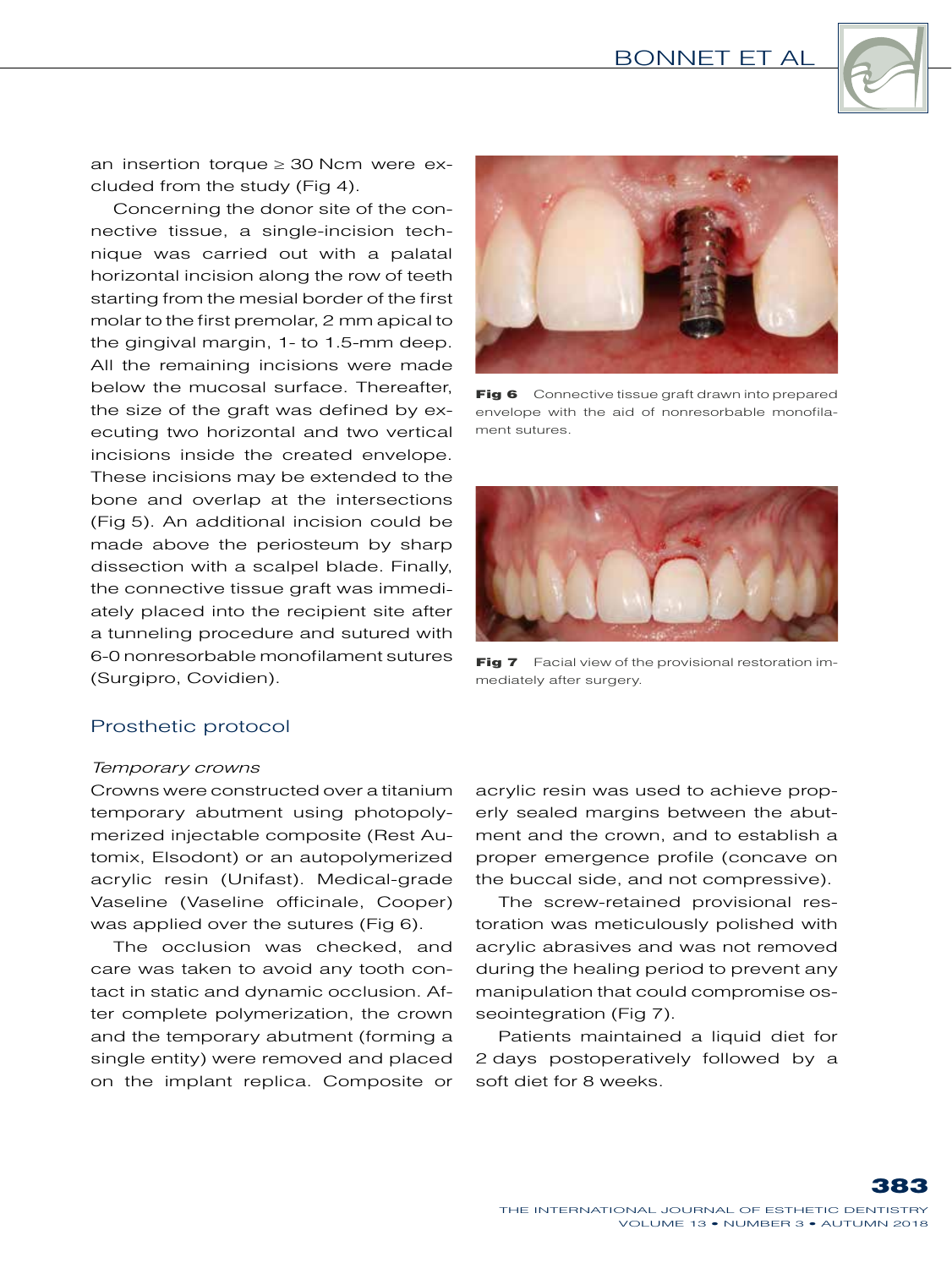

### Clinical Research



Fig 8 Implant site before pickup impression. No signs of inflammation are detectable.



Fig 9 View of the custom impression transfer.

#### *Final crown*

The definitive ceramic crown was delivered 5 to 8 months after surgery. Based on restorative preferences, the definitive crown was either cemented or screwretained (Figs 8 and 9).

The main types of crown materials used were either ceramic fused to metal or metal-free prostheses such as zirconium crowns.

For the screw-retained method, the crown was placed in chlorhexidine mouthwash for 2 min for sanitization, then placed onto the implant and screwed into place with a manual screwdriver.

For the cemented crown method, a retraction cord was placed around the abutment. Prior to cementing, the screw access hole of the abutment was occluded with Fermit (3M ESPE). A thin layer of polycarboxylate was applied on the crown, away from the cervical margins. The crown was seated onto the abutment with finger pressure rather than occlusal pressure.

Excess cement was eliminated prior to complete polymerization, and the retraction cord removed. Further cleaning of the cement margins was accomplished with an explorer No. 23 (Hu-Friedy) and dental floss. The occlusion was checked,

and the complete seating of the crown confirmed with a radiograph.

After the adjustment of the contour and the occlusion for screw-retained restorations, a silicon plug was placed into the screw access channel. The remainder of the channel was filled with a temporary filling.

Screwing the restoration may cause pressure on the periimplant mucosa, which may result in short-term ischemia of the soft tissue.

#### Outcome measures

The patients were recalled at 10 days, 6 months, and 12 months after surgery to assess the periimplant marginal bone level, biologic or prosthetic complications, or implant failure (any mobility or infection that required implant removal). The Albrektsson et al<sup>7</sup> criteria were applied to assess the outcome. Radiographs were taken subsequent to implant insertion, and postoperatively at 6 and 12 months.

Each single-tooth implant was photographed with a digital camera (D500, Canon Medical Objective 105 mm, Ôta Corporation). For assessing the anterior tooth replacements, the reference tooth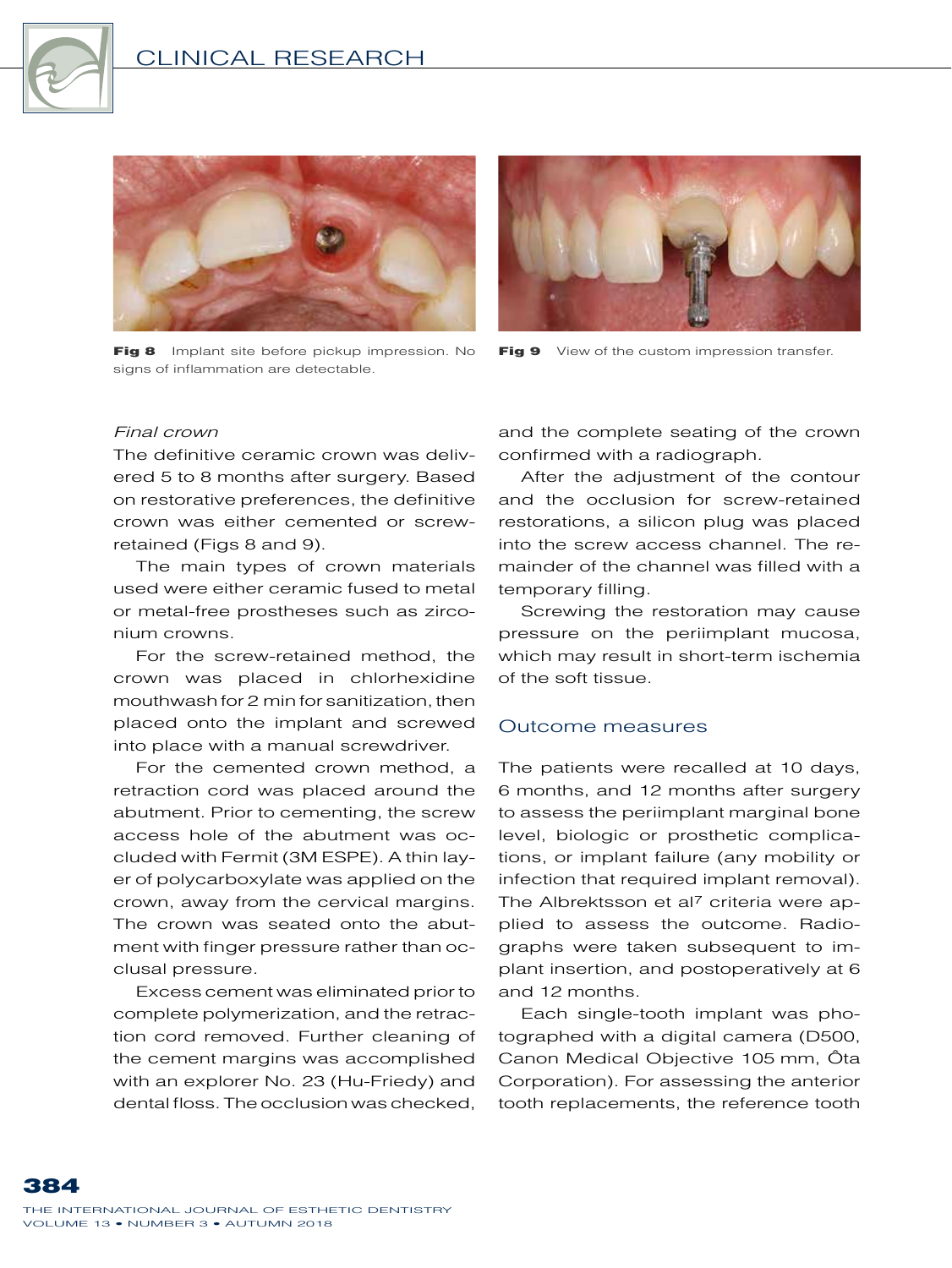Bonnet et al



had to be sufficiently visible to ensure comparability. Photographs were taken at, or slightly superior to, the occlusal plane, centered at the contact region. The implant-supported restorations in the region of the incisors were compared to the contralateral tooth.

The photographs were magnified and projected as a presentation using Keynote. The implant-supported crowns were marked by arrows. For the PES scoring assessment, seven individuals from various specializations (prosthodontists, periodontists, and oral surgeons) completed a questionnaire.

The modified PES (Belser et al<sup>10</sup>) was used. Each of the five variables (see earlier, and also Fig 10) was assessed with a 2-1-0 score, with 2 being the best and 0 being the poorest score. The mesial and distal papillae were evaluated for complete presence, incompleteness, or absence. All other variables were assessed by comparison with a reference tooth, ie, the corresponding tooth (anterior region). The highest possible score reflecting a perfect match of the periimplant soft tissue with that of the reference tooth was 10 (Figs 11 to 13).



Fig 10 Guide for using the PES based on virtual presentation of an optimal single-tooth implant restoration. The five variables are: mesial papilla, distal papilla, curvature of the facial mucosa, level of the facial mucosa, and root convexity/soft tissue color and texture.



Fig 11 View of the papilla between the maxillary central incisors.



Fig 12 Facial view 1 year after crown placement to assess the PES at v2.



Fig 13 Postoperative smile view.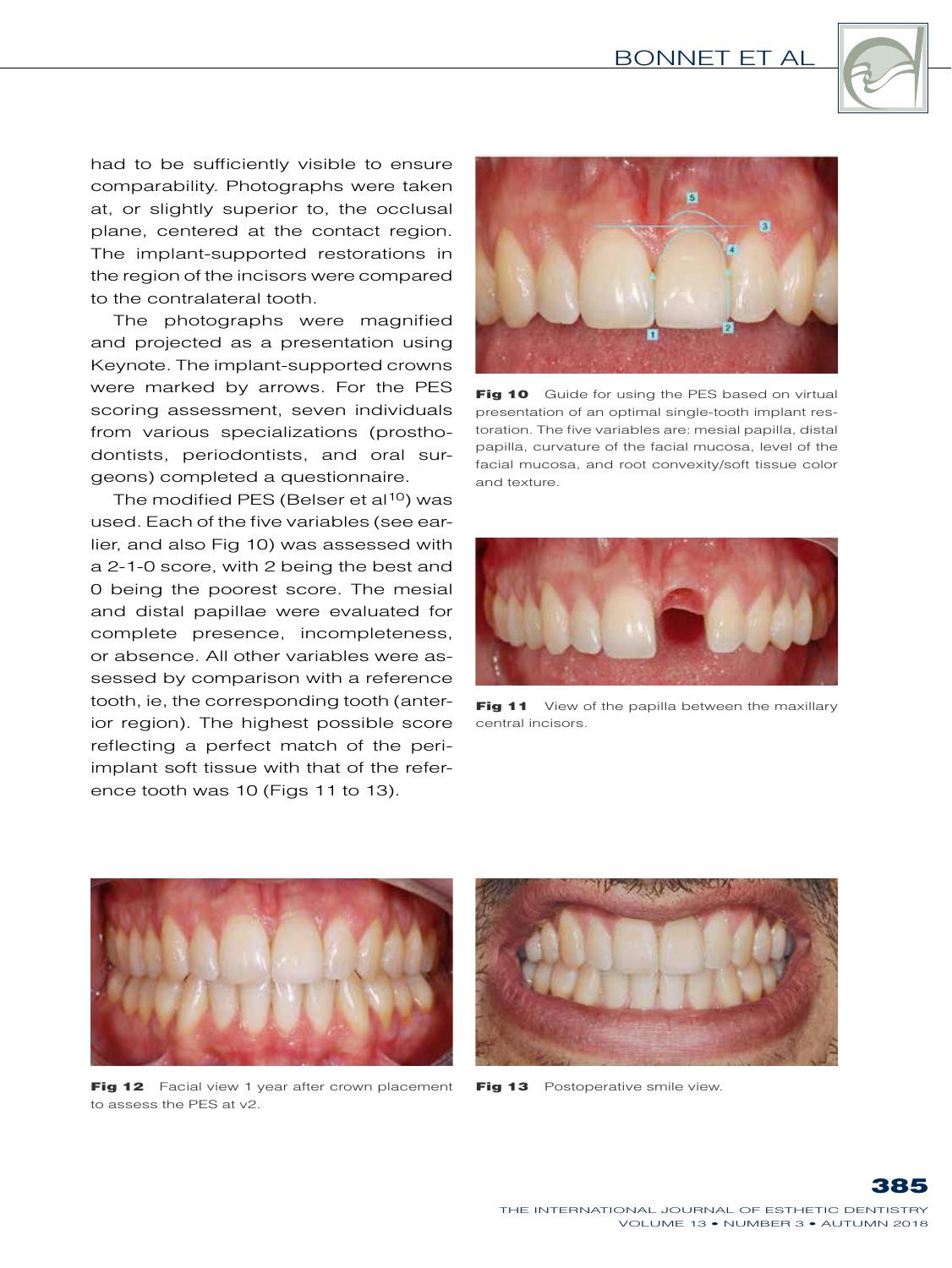

## Clinical Research



Fig 14 Periapical radiograph after 24-month followup. Marginal bone is stable.

The PES before the surgery at visit  1 (v1) were evaluated by the same individuals, and for the final study the scores at v1 were compared with those at visit 2 (v2) to assess the difference.

Every 12 months, periapical digital radiographs of all the patients were obtained to compare bone changes after loading with the baseline measurements (Fig 14).

### Statistical analysis

Statistical analysis of the data was performed with SPSS for Windows (Version 22). The risk error was set at  $P \le 0.05$ . The outcome variables of the study were the PES. The measurement reproducibility of the PES between evaluators was assessed using the intraclass correlation coefficients (ICCs) with a 95% confidence interval (CI). The Kolmogorov-Smirnov test was performed to assess the normality distributions of the scores. The Wilcoxon and Paired Student *t* tests were used to compare the scores before surgery and at a minimum of 1 year after final implant placement.

## **Results**

Of the 39 implants, 11 replaced the right and 14 replaced the left central incisor, while 8 replaced the right and 6 replaced the left lateral incisor. All implants showed osseointegration without complications.

The ICC for PES was 0.891 preoperatively  $(P < 0.001)$  and 0.895 postoperatively (*P* < 0.001) (Tables 1 and 2).

The ICC for each component of PES varied between 0.739 and 0.918 (Table 3). The average measurement of each score was obtained for statistical analysis.

The mean and standard deviation (SD) of PES and each PES component are shown in Table 4. The mean PES significantly increased (by 25%) after final prosthesis placement  $(P < 0.001)$ . No significant difference was found after surgery for the score of mesial  $(P = 0.945)$  and distal (*P* = 0.933) papillae. Significant enhancement was found for the level of facial mucosa  $(P = 0.022)$ , for the curvature of facial mucosa (*P* < 0.001), and soft tissue color and texture (*P* < 0.001).

## Discussion

The implant survival rate for the IIPP procedure in this study was 100% after a mean follow-up period of 4 years. Similar success rates (93.5% to 100%) have been reported for short-term studies (1 to 2 years) when single implants were immediately placed in extraction sites and provisionalized in the anterior maxilla.17,18

Implant success rates have also been reported when single implants placed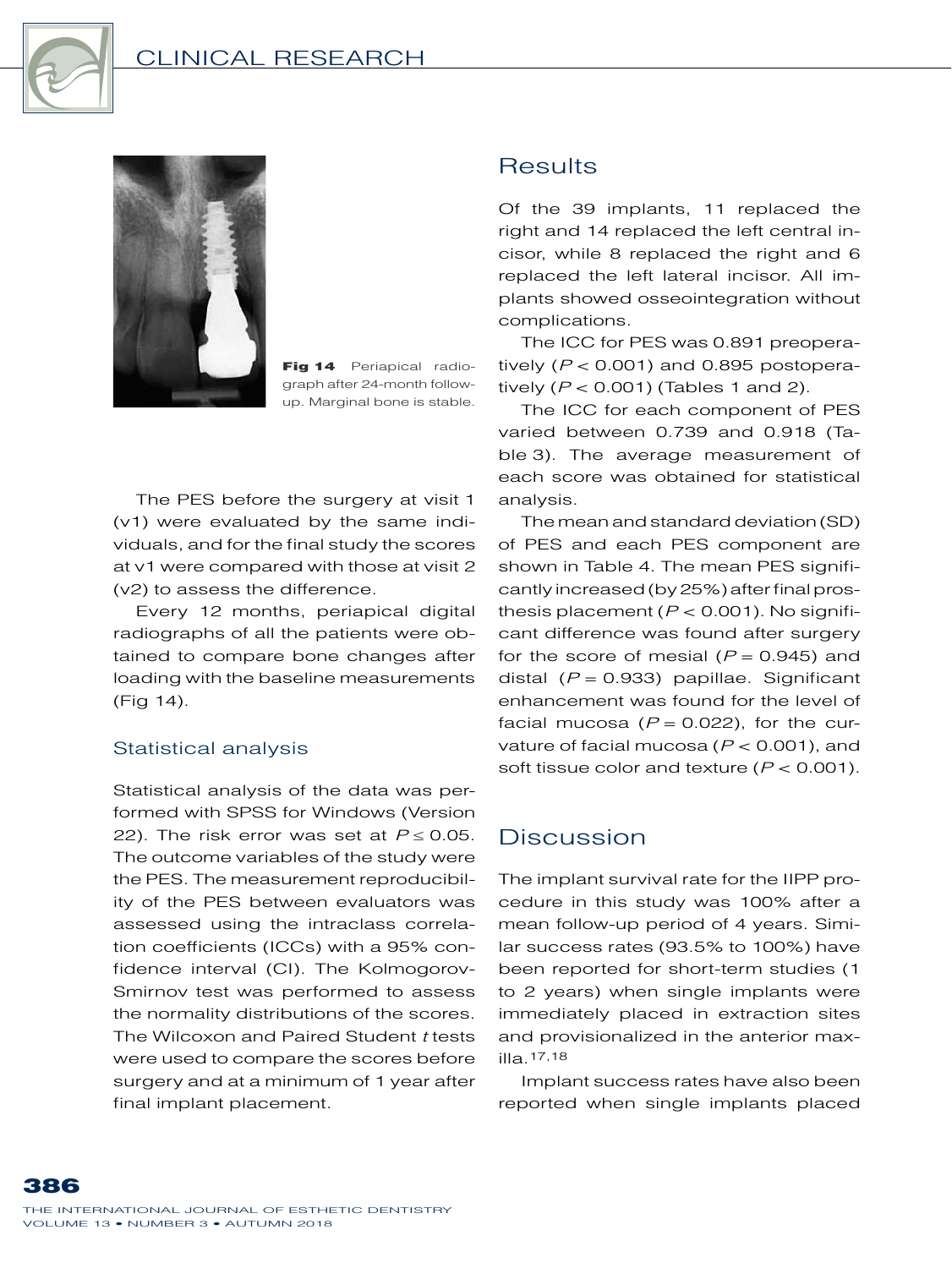

| <b>Preoperative</b> | <b>Mean PES</b> | <b>Standard deviation</b> | N  | <b>ICC with 95% CI</b> |
|---------------------|-----------------|---------------------------|----|------------------------|
| E1                  | 4.77            | 1.912                     | 39 |                        |
| E2                  | 6.10            | 1.875                     | 39 | 0.891                  |
| E <sub>3</sub>      | 5.62            | 1.815                     | 39 | $[0.830 - 0.936]$      |
| E4                  | 6.15            | 2.146                     | 39 |                        |
| E <sub>5</sub>      | 5.87            | 1.704                     | 39 |                        |
| E6                  | 5.26            | 1.773                     | 39 |                        |
| E7                  | 5.79            | 1.525                     | 39 |                        |

Table 1 Reproducibility of PES between evaluators at v1

ICC: intraclass correlation coefficient; CI: confidence interval; E: evaluator

| <b>Table 2</b> Reproducibility of PES between evaluators at v2 |
|----------------------------------------------------------------|
|                                                                |

| <b>Postoperative</b> | <b>Mean PES</b> | <b>SD</b> | N  | <b>ICC with 95% CI</b> |
|----------------------|-----------------|-----------|----|------------------------|
| E1                   | 7.00            | 1.762     | 39 |                        |
| E2                   | 7.13            | 1.735     | 39 | 0.895                  |
| E <sub>3</sub>       | 6.77            | 1.677     | 39 | $[0.836 - 0.939]$      |
| E4                   | 7.51            | 1.730     | 39 |                        |
| E <sub>5</sub>       | 6.28            | 1.685     | 39 |                        |
| E6                   | 6.95            | 1.605     | 39 |                        |
| E7                   | 7.85            | 1.663     | 39 |                        |

Table 3 Reproducibility of each PES component between evaluators

|                         | N  | <b>ICC with 95% CI</b> |
|-------------------------|----|------------------------|
| Mesial papilla at v1    | 39 | $0.854$ [0.771-0.994]  |
| Mesial papilla at v2    | 39 | $0.847$ [0.760-0.910]  |
| Distal papilla at v1    | 39 | 0.918 [0.872-0.952]    |
| Distal papilla at v2    | 39 | 0.876 [0.805-0.927]    |
| Level of FM at v1       | 39 | $0.834$ [0.741-0.903]  |
| Level of FM at y2       | 39 | 0.802 [0.690-0.884]    |
| Curvature of FM at v1   | 39 | 0.739 [0.692-0.847]    |
| Curvature of FM at y2   | 39 | $0.851$ [0.767-0.913]  |
| Color and texture at v1 | 39 | 0.875 [0.805-0.927]    |
| Color and texture at y2 | 39 | 0.800 [0.687-0.883]    |
| PES <sub>v1</sub>       | 39 | $0.891$ [0.836-0.936]  |
| PES <sub>v2</sub>       | 39 | $0.895$ [0.836-0.939]  |

FM: facial mucosa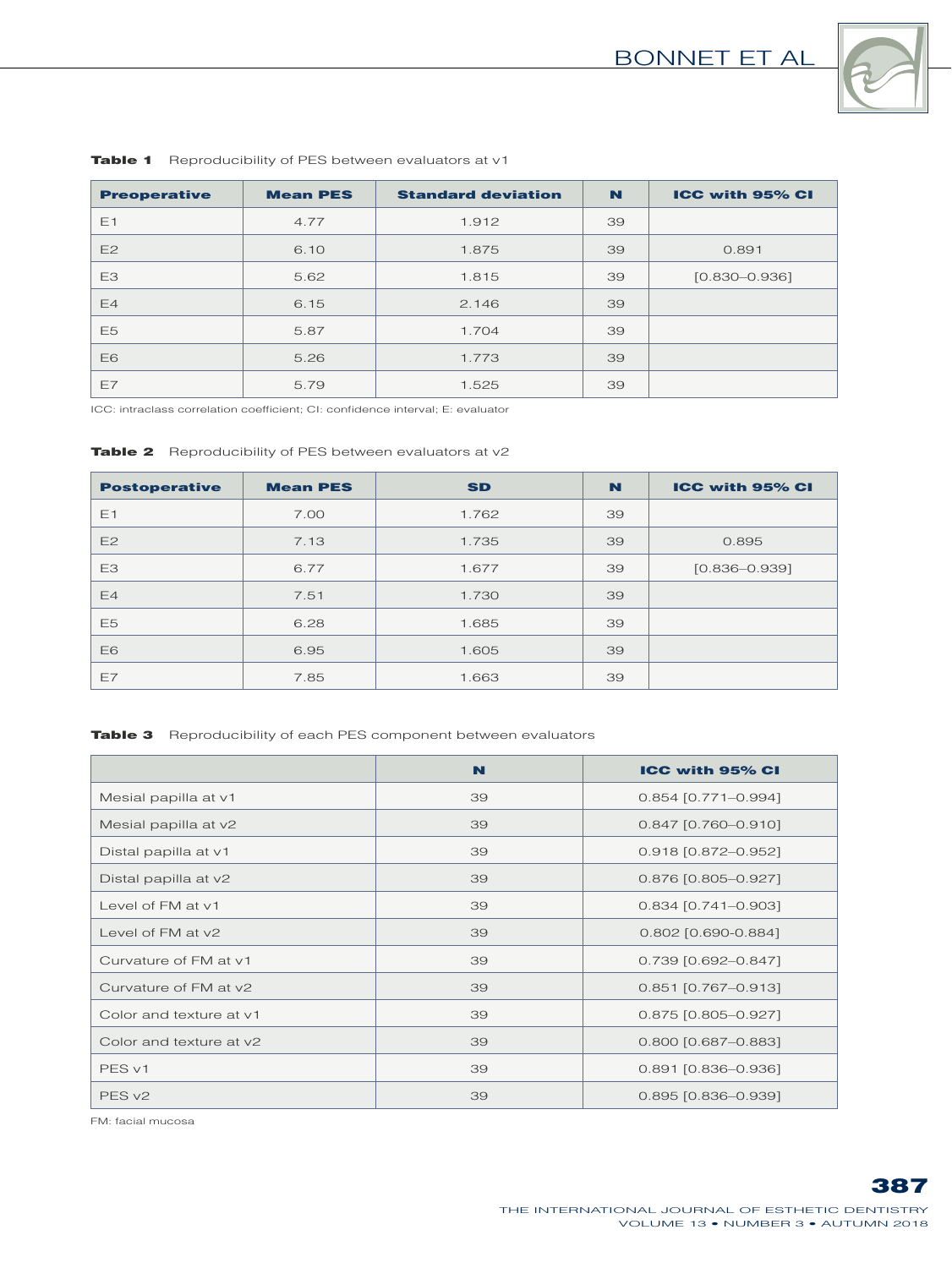

|                         | N  | <b>Mean</b> | <b>Standard deviation</b> | P       |
|-------------------------|----|-------------|---------------------------|---------|
| Mesial papilla at v1    | 39 | 1.374       | 0.4115                    | 0.945   |
| Mesial papilla at v2    | 39 | 1.370       | 0.3645                    |         |
| Distal papilla at v1    | 39 | 1.289       | 0.4954                    | 0.933   |
| Distal papilla at v2    | 39 | 1.286       | 0.4027                    |         |
| Level of FM at v1       | 39 | 1.289       | 0.4789                    | 0.022   |
| Level of FM at v1       | 39 | 1.546       | 0.4012                    |         |
| Curvature of FM at v1   | 39 | .960        | 0.4372                    | < 0.001 |
| Curvature of FM at y2   | 39 | 1.527       | 0.4660                    |         |
| Color and texture at v1 | 39 | .747        | 0.5459                    | < 0.001 |
| Color and texture at y2 | 39 | 1.341       | 0.4205                    |         |
| PES <sub>v1</sub>       | 39 | 5.65        | 1.424                     | < 0.001 |
| PES <sub>v2</sub>       | 39 | 7.07        | 1.328                     |         |

Table 4 Mean PES component within time

FM: facial mucosa

in healed sites were either immediately provisionalized (100%)19,20 or treated with a traditional delayed loading approach (97%).21,22 It seems that IIPP does not affect implant success when primary stability is achieved during surgery and the provisional restoration is adiusted with non-occlusal contacts.

To minimize papillae loss, tooth extraction must be nontraumatic.23,24 Papillae levels in the anterior single implant are guided by the proximal bone of the adjacent teeth to an appropriate interproximal embrasure form.25,26 Studies recommend that papilla-saving incisions could decrease interproximal bone loss, thereby decreasing papilla loss.27,28

In the case of immediate anterior implant placement, a gap is present between the implant and the facial bony wall of the socket.29,30

It has been demonstrated that, after immediate implant placement in an anterior tooth socket, the facial bony plate undergoes remodeling characterized by bone fill from the inside of the socket, and resorption of the labial bony plate from the outside.31 Without bone grafting, this results in significant horizontal and vertical facial bone loss and subsequent facial gingival tissue loss.31-35

To reduce the risk of soft tissue recession, a number of requirements have been described.36 When immediate implant placement is indicated, a detailed examination before surgery should be carried out to achieve and maintain satisfactory esthetic implant-placement outcomes. Recent studies have focused on the midfacial mucosa level following single-implant treatment,37,38 with contrasting data: Chen and Buser39 reported an increased risk of advanced midfacial recession of  $> 1$  mm, whereas other authors40 reported a limited risk,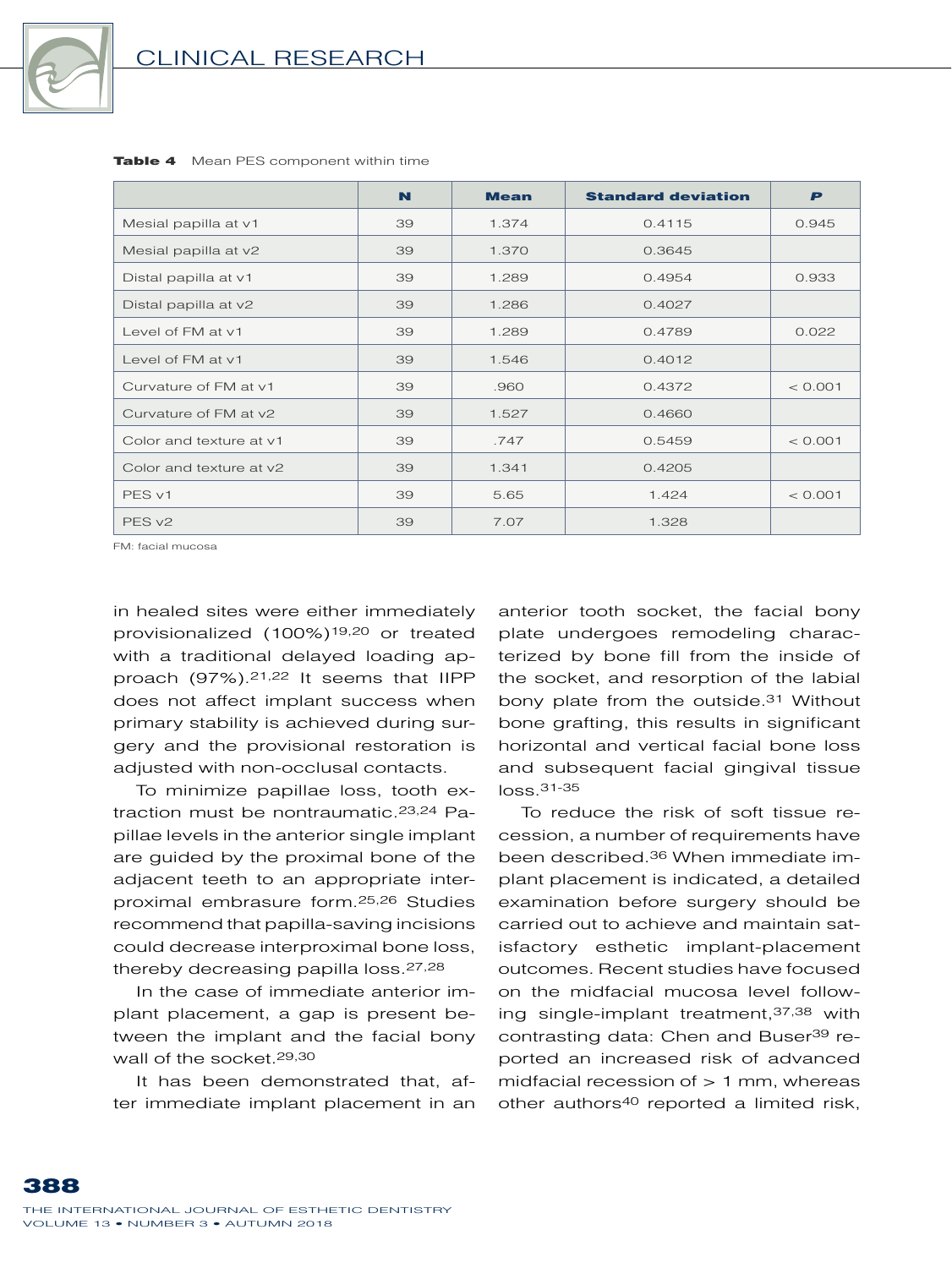

with midfacial gingival recession varying between 0.55 and 0.75 mm.

A study by Cooper et al<sup>41</sup> showed that minor changes in the mesial  $(0.13 \pm 1.61 \text{ mm})$  and distal  $(0.21 \pm 1.61 \text{ mm})$  papillae can occur when there is no connective tissue graft, and after immediate implant placement at the 5-year follow-up. In fact, minor apical movement of the mucosal zenith position was observed from the time of definitive crown placement until the 5-year follow-up (0.05  $\pm$  0.92 mm).

At the 3-year follow-up, Cosyn et al<sup>11</sup> showed a mean loss of the mesial papillae of only 0.05 mm from the preoperative status until the end of the study. A similar trend was found for the distal papillae, resulting in a final mean loss of 0.08 mm. From the preoperative status until 3 years, there was a mean recession of 0.34 mm.

As suggested by De Rouck et al, 42 it seems that immediate stabilization of the soft tissue after tooth removal by means of immediate implant placement and temporization reveals more soft tissue preservation mid-facially compared to a delayed strategy. In this study, the level of the facial gingival margin had improved, which justifies the advantages of this approach.

Results of the present study revealed an improvement of the level, curvature, and color of the facial gingiva. There seems to be a strong correlation between the final aspect of the soft tissue and the starting point: when the starting point is favorable, favorable esthetics may be expected from an implant-based single-tooth replacement, whereas an unfavorable starting point may lead to unsatisfactory results (see

Figs 2 and 12). Given the complexity of this aspect on the treatment outcome, a thorough systematic review comparing the risk of advanced midfacial recession between immediate/early and conventional single-implant treatment would be valuable.

Few case studies have been published documenting the esthetic characteristics of single-implant crowns using objective parameters.10,38,42 Most of these studies report that optimal esthetics seem difficult to achieve, regardless of the fact that the patient is selected according to strict criteria and is treated by experienced clinicians. Careful case selection coupled with clinical experience and appropriate surgical and restorative procedures, as well as implant design and surface, are considered to be of crucial importance.

Immediate loading of single-tooth implants placed in fresh extraction sockets is suggested only in the case of optimal primary stability ( $>$  30 Ncm).<sup>36</sup> In this study, all implants were tapered and inserted with a final torque of > 30 Ncm. All implant sites were characterized by favorable anatomic conditions. Implant surfaces, a flapless technique, and temporary crowns without occlusal contacts are other factors that may help to achieve success with the IIPP protocol.

The limitations of this study were the number of implants and the retrospective study design. More prospective studies are needed monitoring soft tissue dynamics over longer time periods and encompassing a larger number of implants. Within the limitations of the present study, results show that early restoration of single-tooth implants placed in fresh extraction sockets in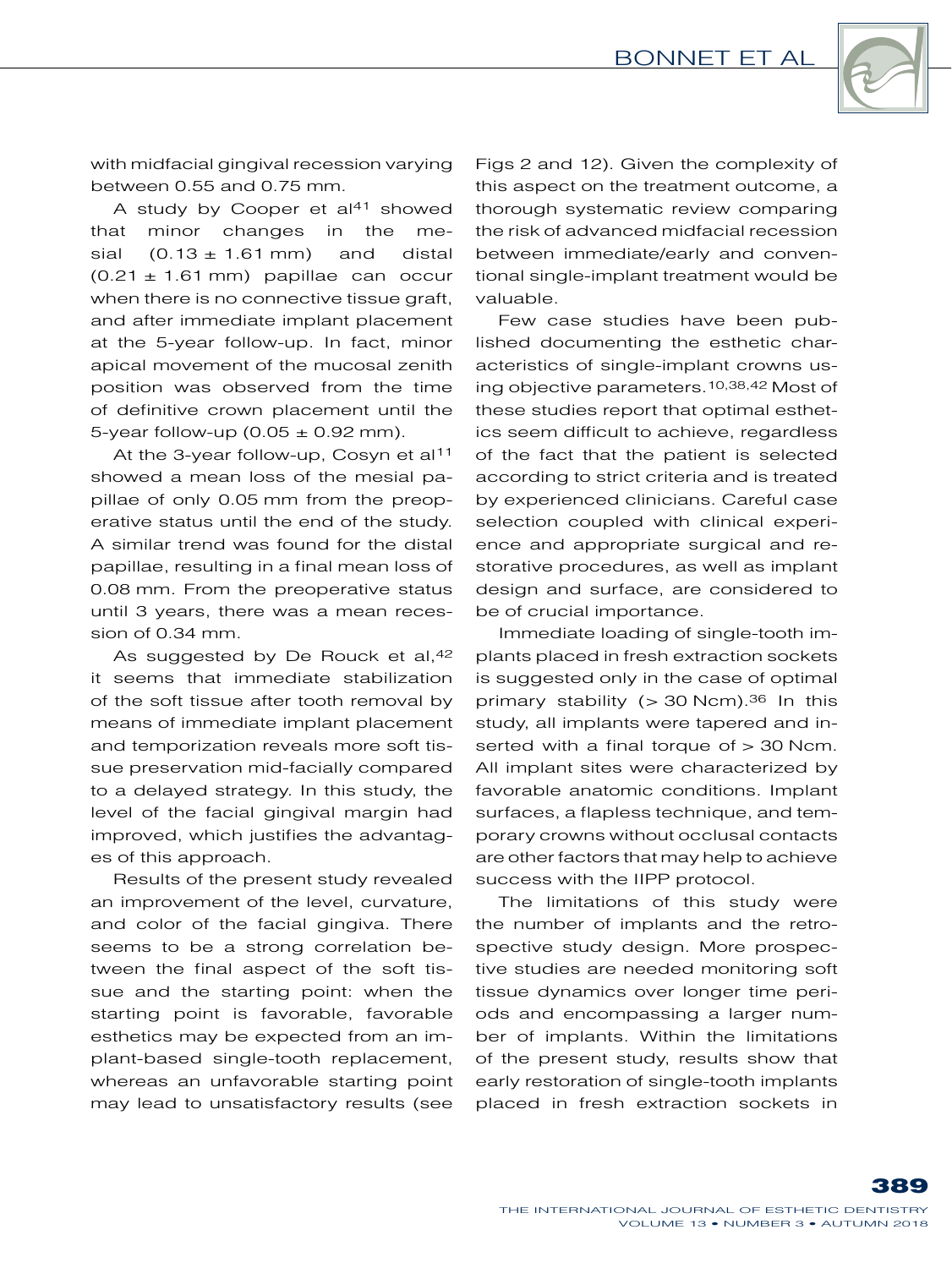

periodontically healthy patients may be considered a predictable procedure in terms of implant survival and soft tissue remodeling.

# Conclusion

The results of this study revealed that, from an esthetic point of view, maxillary anterior single-tooth replacement in periodontically healthy patients according to the concept of IIPP seems to be a successful and predictable treatment modality. Prospective clinical trials are needed to further validate and refine this finding.

### Acknowledgment

The authors would like to thank first name? Fistes for her assistance with the images.

# **References**

- 1. Schulte W, Kleineikenscheidt H, Lindner K, Schareyka R. The Tübingen immediate implant in clinical studies [In German]. Dtsch Zahnarztl Z 1978;33:348-359.
- 2. Lindh T, Gunne J, Tillberg A, Molin M. A meta-analysis of implants in partial edentulism. Clin Oral Implants Res 1998;9:80–90.
- 3. Wyatt CC, Zarb GA. Treatment outcomes of patients with implant-supported fixed partial prostheses. Int J Oral Maxillofac Implants 1998;13: 204–211.
- 4. Noack N, Willer J, Hoffmann J. Long-term results after placement of dental implants: longitudinal study of 1,964 implants over 16 years. Int J Oral Maxillofac Implants 1999;14:748–755.
- 5. Naert I, Koutsikakis G, Duyck J, Quirynen M, Jacobs R, van Steenberghe D. Biologic outcome of implant-supported restorations in the treatment of partial edentulism. Part I: a longitudinal clinical evaluation. Clin Oral Implants Res 2002 Aug;13:381–389.
- 6. Buser D, Martin W, Belser UC. Optimizing esthetics for implant restorations in the anterior maxilla: anatomic and surgical considerations. Int J Oral Maxillofac Implants 2004;(19 suppl):43–61.
- 7. Albrektsson T, Zarb G, Worthington P, Eriksson AR. The long-term efficacy of currently used dental implants: a review and proposed criteria of success. Int J Oral Maxillofac Implants 1986;1:  $11 - 25$
- 8. Smith DE, Zarb GA. Criteria for success of osseointegrated endosseous implants. J Prosthet Dent 1989;62: 567–572.
- 9. Fürhauser R, Florescu D, Benesch T, Haas R, Mailath G, Watzek G. Evaluation of soft tissue around singletooth implant crowns: the pink esthetic score. Clin Oral Implants Res 2005;16: 639–644.
- 10. Belser UC, Grütter L, Vailati F, Bornstein MM, Weber HP, Buser D. Outcome evaluation of early placed maxillary anterior single-tooth implants using objective esthetic criteria: a cross-sectional, retrospective study in 45 patients with a 2- to 4-year follow-up using pink and white esthetic scores. J Periodontol 2009;80:140–151.
- 11. Cosyn J, Eghbali A, De Bruyn H, Collys K, Cleymaet R, De Rouck T. Immediate single-tooth implants in the anterior maxilla: 3-year results of a case series on hard and soft tissue

response and aesthetics. J Clin Periodontol 2011;38: 746–753.

- 12. den Hartog L, Slater JJ, Vissink A, Meijer HJ, Raghoebar GM. Treatment outcome of immediate, early and conventional single-tooth implants in the aesthetic zone: a systematic review to survival, bone level, softtissue, aesthetics and patient satisfaction. J Clin Periodontol 2008;35:1073–1086.
- 13. Esposito M, Grusovin MG, Polyzos IP, Felice P, Worthington HV. Timing of implant placement after tooth extraction: immediate, immediate-delayed or delayed implants? A Cochrane systematic review. Eur J Oral Implantol 2010;3:189–205.
- 14. Lang NP, Pun L, Lau KY, Li KY, Wong MC. A systematic review on survival and success rates of implants placed immediately into fresh extraction sockets after at least 1 year. Clin Oral Implants Res 2012;23(suppl 5):39–66.
- 15. Lin GH, Chan HL, Wang HL. Effects of currently available surgical and restorative interventions on reducing midfacial mucosal recession of immediately placed single-tooth implants: a systematic review. J Periodontol 2014;85:92–102.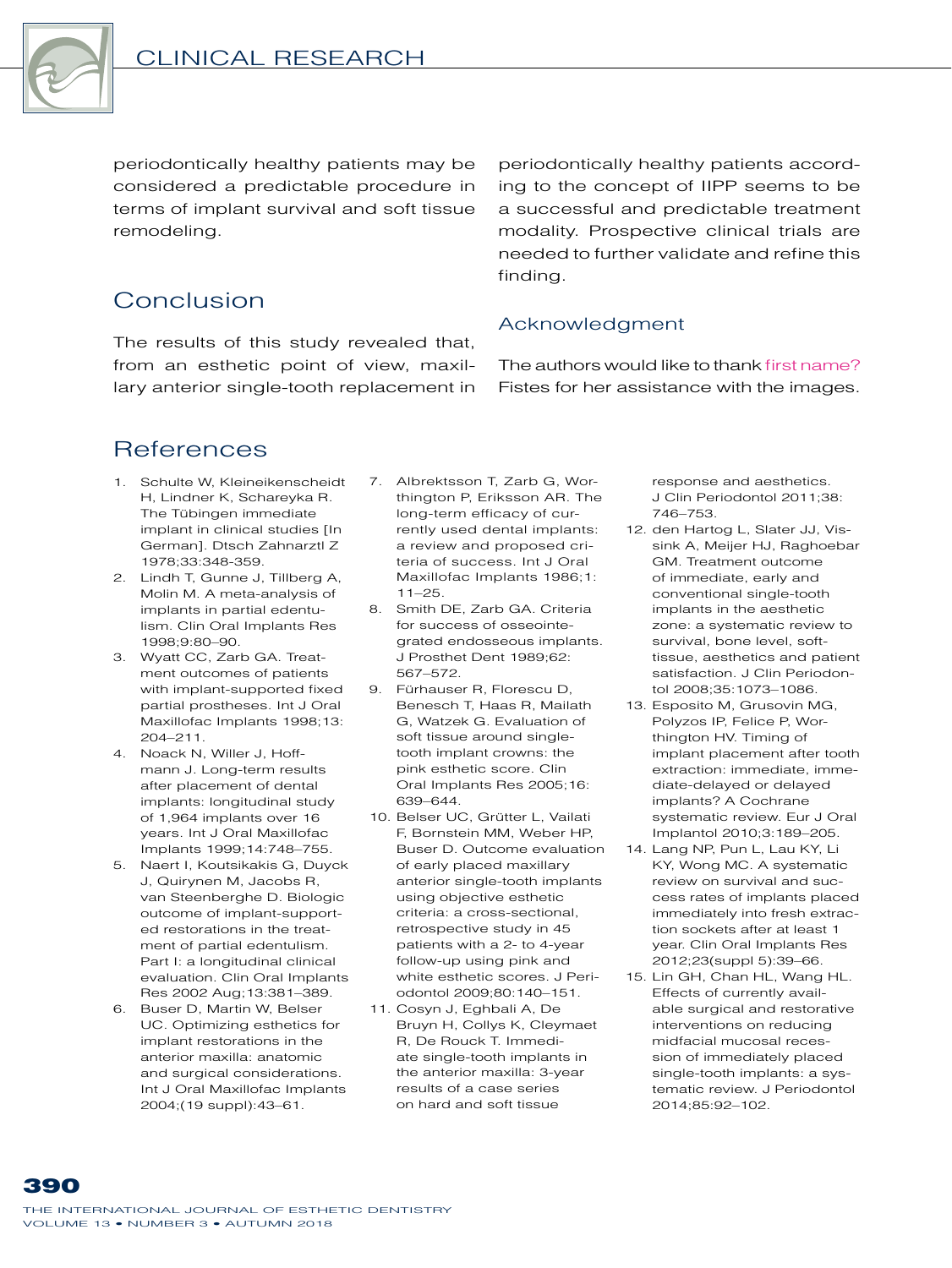### Bonnet et al



- 16. Cosyn J, Hooghe N, De Bruyn H. A systematic review on the frequency of advanced recession following single immediate implant treatment. J Clin Periodontol 2012;39:582–589.
- 17. Kan JY, Rungcharassaeng K, Sclar A, Lozada JL. Effects of the facial osseous defect morphology on gingival dynamics after immediate tooth replacement and guided bone regeneration: 1-year results. J Oral Maxillofac Surg 2007;65(7 suppl 1): 13–19.
- 18. Barone A, Rispoli L, Vozza I, Quaranta A, Covani U. Immediate restoration of single implants placed immediately after tooth extraction. J Periodontol 2006;77: 1914–1920.
- 19. Grunder U. Stability of the mucosal topography around single-tooth implants and adjacent teeth: 1-year results. Int J Periodontics Restorative Dent 2000;20:  $11 - 17$ .
- 20. Small PN, Tarnow DP. Gingival recession around implants: a 1-year longitudinal prospective study. Int J Oral Maxillofac Implants 2000;15:527–532.
- 21. Romeo E, Chiapasco M, Ghisolfi M, Vogel G. Longterm clinical effectiveness of oral implants in the treatment of partial edentulism. Sevenyear life table analysis of a prospective study with ITI dental implants system used for single-tooth restorations. Clin Oral Implants Res 2002;13:133–143.
- 22. Levin L, Sadet P, Grossmann Y. A retrospective evaluation of 1,387 single-tooth implants: a 6-year followup. J Periodontol 2006;77: 2080–2083.
- 23. Kan JY, Rungcharassaeng K. Site development for anterior single implant esthetics: the dentulous site. Compend Contin Educ Dent 2001;22: 221–226, 228, 230–231.
- 24. Spear FM. Maintenance of the interdental papilla following anterior tooth removal. Pract Periodontics Aesthetic Dent 1999;11:21–28.
- 25. Kan JYK, Rungcharassaeng K, Umezu K, Kois JC. Dimensions of peri-implant mucosa: an evaluation of maxillary anterior single implants in humans. J Periodontol 2003;74:557–562.
- 26. Choquet V, Hermans M, Adriaenssens P, Daelemans P, Tarnow DP, Malevez C. Clinical and radiographic evaluation of the papilla level adjacent to single-tooth dental implants. A retrospective study in the maxillary anterior region. J Periodontol 2001;72:1364–1371.
- 27. Gomez-Roman G. Influence of flap design on peri-implant interproximal crestal bone loss around single-tooth implants. Int J Oral Maxillofac Implants 2001;16:61–67.
- 28. Velvart P, Ebner-Zimmermann U, Ebner JP. Comparison of long-term papilla healing following sulcular full thickness flap and papilla base flap in endodontic surgery. Int Endod J 2004;37: 687–693.
- 29. Kan JY, Rungcharassaeng K. Immediate placement and provisionalization of maxillary anterior single implants: a surgical and prosthodontic rationale. Pract Periodontics Aesthetic Dent 2000;12: 817–824.
- 30. Kois JC, Kan JY. Predictable peri-implant gingival aesthetics: surgical and prosthodontic rationales. Pract Proced Aesthetic Dent 2001;13: 691–698.
- 31. Araújo MG, Lindhe J. Dimensional ridge alterations following tooth extraction. An experimental study in the dog. J Clin Periodontol 2005;32:212–218.
- 32. Araújo MG, Sukekava F, Wennström JL, Lindhe J. Ridge alterations following implant placement in fresh extraction sockets: an experimental study in the dog. J Clin Periodontol 2005;32: 645–652.
- 33. Botticelli D, Berglundh T, Lindhe J. Hard-tissue alterations following immediate implant placement in extraction sites. J Clin Periodontol 2004;31:820–828.
- 34. Chen ST, Darby IB, Reynolds EC, Clement JG. Immediate implant placement postextraction without flap elevation. J Periodontol 2009;80: 163–172.
- 35. Covani U, Cornelini R, Barone A. Bucco-lingual bone remodeling around implants placed into immediate extraction sockets: a case series. J Periodontol 2003;74:268–273.
- 36. De Rouck T, Collys K, Cosyn J. Single-tooth replacement in the anterior maxilla by means of immediate implantation and provisionalization: a review. Int J Oral Maxillofac Implants 2008;23:897–904.
- 37. Chen ST, Darby IB, Reynolds EC. A prospective clinical study of non-submerged immediate implants: clinical outcomes and esthetic results. Clin Oral Implants Res 2007;18:552–562.
- 38. Raes F, Cosyn J, Crommelinck E, Coessens P, De Bruyn H. Immediate and conventional single implant treatment in the anterior maxilla: 1-year results of a case series on hard and soft tissue response and aesthetics. J Clin Periodontol 2011;38:385–394.
- 39. Chen ST, Buser D. Clinical and esthetic outcomes of implants placed in postextraction sites. Int J Oral Maxillofac Implants 2009;(24 suppl):186–217.